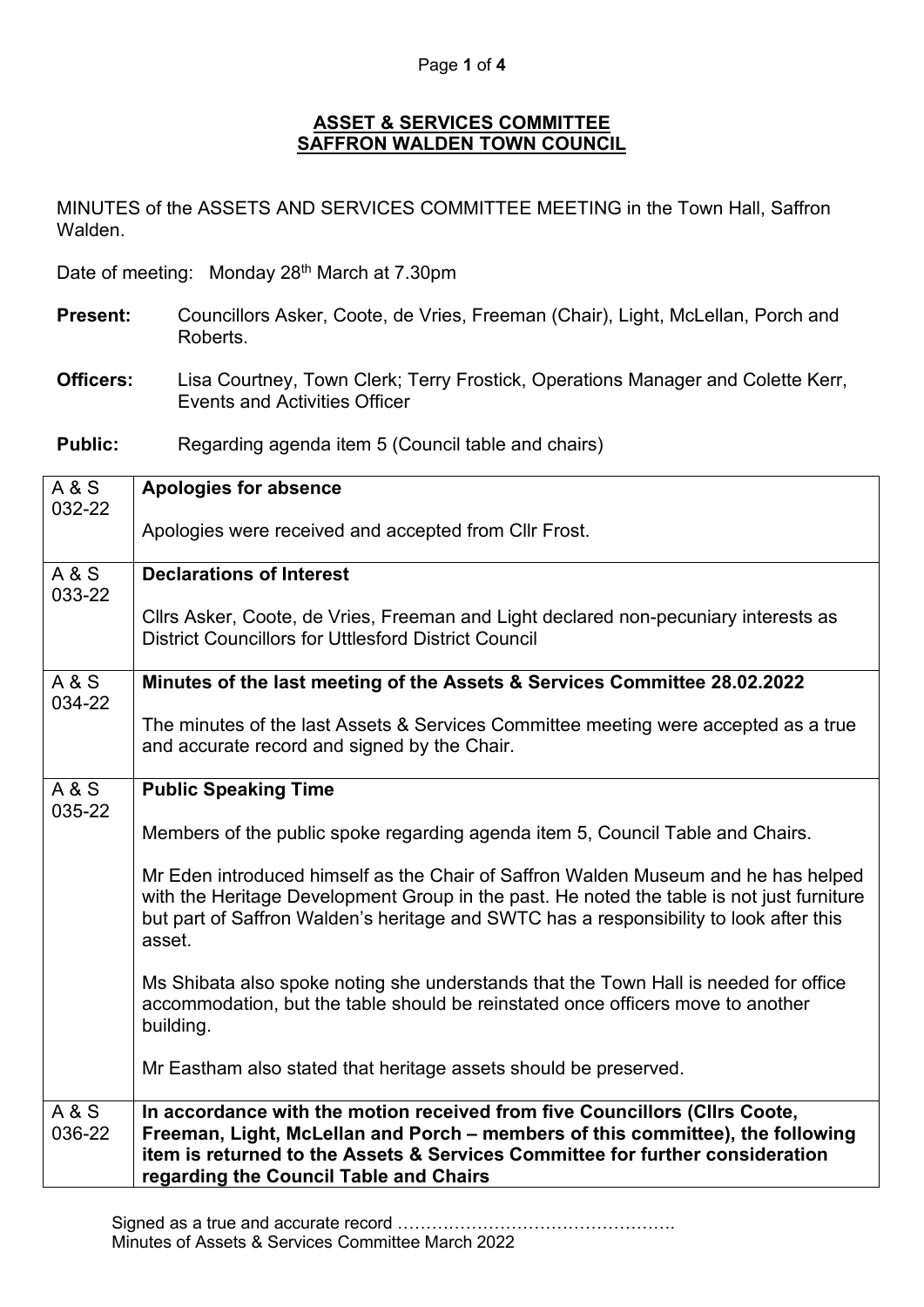|                 | The original motion as presented to Committee reads "We the undersigned, request that<br>the matter of the Town Council furniture is reconsidered at the March Assets & Services<br>Committee meeting. This action will require recission of Standing Order No 7a. This<br>notice is provided in accordance with Standing Orders 26 (a) and (b)"                                                                                                                                                                                                    |
|-----------------|-----------------------------------------------------------------------------------------------------------------------------------------------------------------------------------------------------------------------------------------------------------------------------------------------------------------------------------------------------------------------------------------------------------------------------------------------------------------------------------------------------------------------------------------------------|
|                 | Committee recognised that for the motion to reconsider a previous decision to be<br>accepted, Committee was required to suspend Standing Order (SO) 7a. Cllr Coote<br>proposed that SO 7a be temporarily suspended to allow the motion as above, this was<br>seconded by Cllr de Vries and unanimously agreed.                                                                                                                                                                                                                                      |
|                 | Cllr Light noted the table and chairs should be considered artifacts and once Officers are<br>relocated to alternative premises (ie move out of the Council Chamber and Committee<br>Room), the furniture should be reinstated in the Council Chamber at this point. Cllr Light<br>proposed to keep the table and chairs and to return to the Town Hall as soon as<br>possible and these items should not be disposed of. Pending a seconder to this motion,<br>the Chair allowed continued discussion to ensure that the matter was fully debated. |
|                 | Cllr Asker noted that from May 2023 the total number of Cllrs will increase to 18 from<br>May 2023. There is insufficient room with the current 16 Cllrs and members of the<br>public, with an additional two Cllrs the space will be limited. Cllr Asker proposed that the<br>furniture is retained but used elsewhere for members of the public to use, perhaps the<br>library or museum.                                                                                                                                                         |
|                 | Cllr Coote explained that the furniture is not a suitable size for SWTC businesses but at<br>this stage it is too early to make a formal decision as the table cannot yet be reinstated.<br>Cllr de Vries agreed that a decision should be made as part of a larger plan.                                                                                                                                                                                                                                                                           |
|                 | CIIr Asker appreciated the passion for this discussion but disapproved that this is the top<br>of the agenda given current ongoing world issues.                                                                                                                                                                                                                                                                                                                                                                                                    |
|                 | CIIr Coote proposed an amendment to CIIr Light's proposal being that the tables and<br>chairs should not be disposed of and for any future use and/or placement to be agreed<br>at a future time. Cllr Light was content with this amendment to the motion.                                                                                                                                                                                                                                                                                         |
|                 | The motion laid before Committee as proposed by Cllr Light and seconded by Cllr Coote<br>was agreed as follows: "The Town Council should not dispose of the table and chairs<br>currently held in storage and its future use and/or placement is subject to agreement at<br>a future time"                                                                                                                                                                                                                                                          |
|                 | It was Resolved: To accept the motion as proposed and seconded.                                                                                                                                                                                                                                                                                                                                                                                                                                                                                     |
| A & S<br>037-22 | <b>S106 monies from Persimmon Homes</b>                                                                                                                                                                                                                                                                                                                                                                                                                                                                                                             |
|                 | Committee noted the officer report and committee unanimously agreed with the<br>recommendations as follows:                                                                                                                                                                                                                                                                                                                                                                                                                                         |
|                 | To allocate monies received from Persimmon Homes as:                                                                                                                                                                                                                                                                                                                                                                                                                                                                                                |
|                 | EMR: Lime Avenue Pavilion £53,767.07, offset £13,647.42 already spent this year.<br>(a)<br>Balance = £40,119.65.                                                                                                                                                                                                                                                                                                                                                                                                                                    |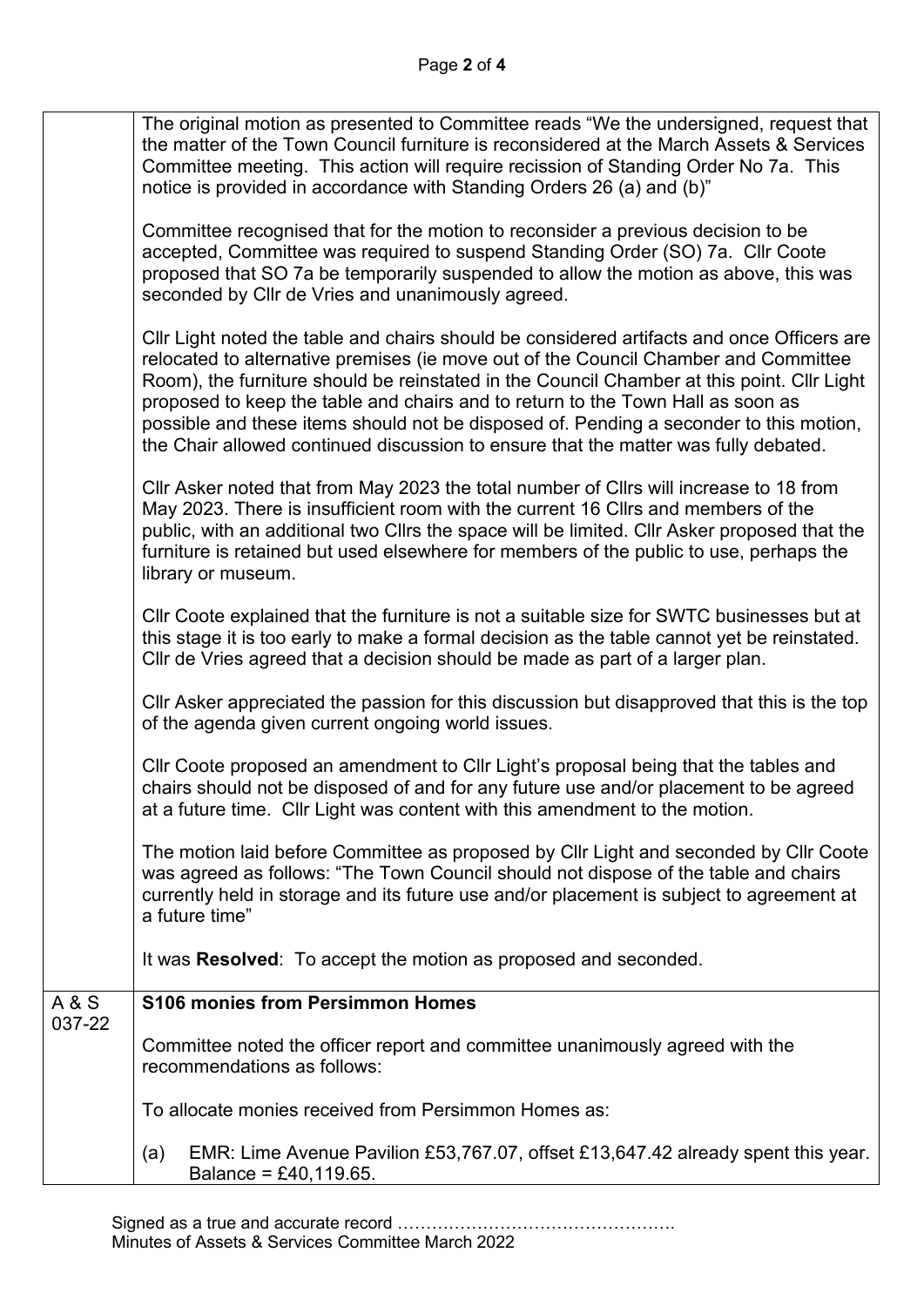|                | These balances to be set aside to pay for annual running and maintenance costs of the<br>pavilion plus an allowance for any remedial works required at the end of the letting<br>agreement (5 years). Balances may also be used to support the local football clubs with<br>their proposed development of the Catons Lane area                                                                                                                                                                    |
|----------------|---------------------------------------------------------------------------------------------------------------------------------------------------------------------------------------------------------------------------------------------------------------------------------------------------------------------------------------------------------------------------------------------------------------------------------------------------------------------------------------------------|
|                | EMR: Vehicle replacement £38,000, towards the purchase of a new mower $-$ this<br>(b)<br>EMR allocation has previously been approved by A & S Committee                                                                                                                                                                                                                                                                                                                                           |
|                | EMR: Tudor Park Play Area £50,000, long term maintenance<br>(c)<br>This is proposed in recognition that the play area installed is wooden which has a<br>lesser life-span than steel equipment. It is further recommended that SWTC<br>allocates £10k pa for the next 5 years which will result in a total of £100k being<br>available in 2027-28 for a total replacement/refurbishment of the play area                                                                                          |
| <b>A&amp;S</b> | <b>Saffron Walden Youth Outreach Project</b>                                                                                                                                                                                                                                                                                                                                                                                                                                                      |
| 038-22         | The Events and Activities Officer spoke further to the attached report, noting that the<br>youth consultation is ongoing and that the £20k budget is currently split with £10k<br>toward her post and £10 toward youth work in the area.                                                                                                                                                                                                                                                          |
|                | Mr Hibbs was also present as a member of the Youth Outreach Partnership (YOP) and<br>explained that the £10k funding pays for the staffing. He thanked the Mayor for his help<br>and support with youth activity over the past year.                                                                                                                                                                                                                                                              |
|                | It was unanimously Resolved:                                                                                                                                                                                                                                                                                                                                                                                                                                                                      |
|                | To award a sum of £5k to YOP to cover 6 months spend. During this time, the<br>a)<br>Town Clerk and Events & Activities Officer to review in further detail the supporting<br>documents from YOP which appear to be very credible and are based on years of<br>experience by YOP in delivering youth work. Clear objectives, outputs and<br>outcomes need to be established, and additionally, it is important to note that the<br>needs may change according to the youth consultation findings. |
|                | The Town Clerk and Events & Activities Officer to gather information and instigate<br>b)<br>discussions with ECC's Senior Youth and Community Commissioner (West Essex)<br>to gain greater understanding of funding available to Saffron Walden.                                                                                                                                                                                                                                                  |
|                | To formally approve entering into a Service Level Agreement (SLA) with YOP,<br>c)<br>subject to the finer details being reconciled, noting that SWTC can only commit to<br>£10k and not the £17k requested. This SLA to start at the end of the initial 6 month<br>period, and with an agreed term of 1 year (not 3 years as originally proposed<br>within the report).                                                                                                                           |
|                | The Grants Working Group, pending the outcome of (a) above, to note and<br>d)<br>communicate the impact of this on the funding availability for grants.                                                                                                                                                                                                                                                                                                                                           |